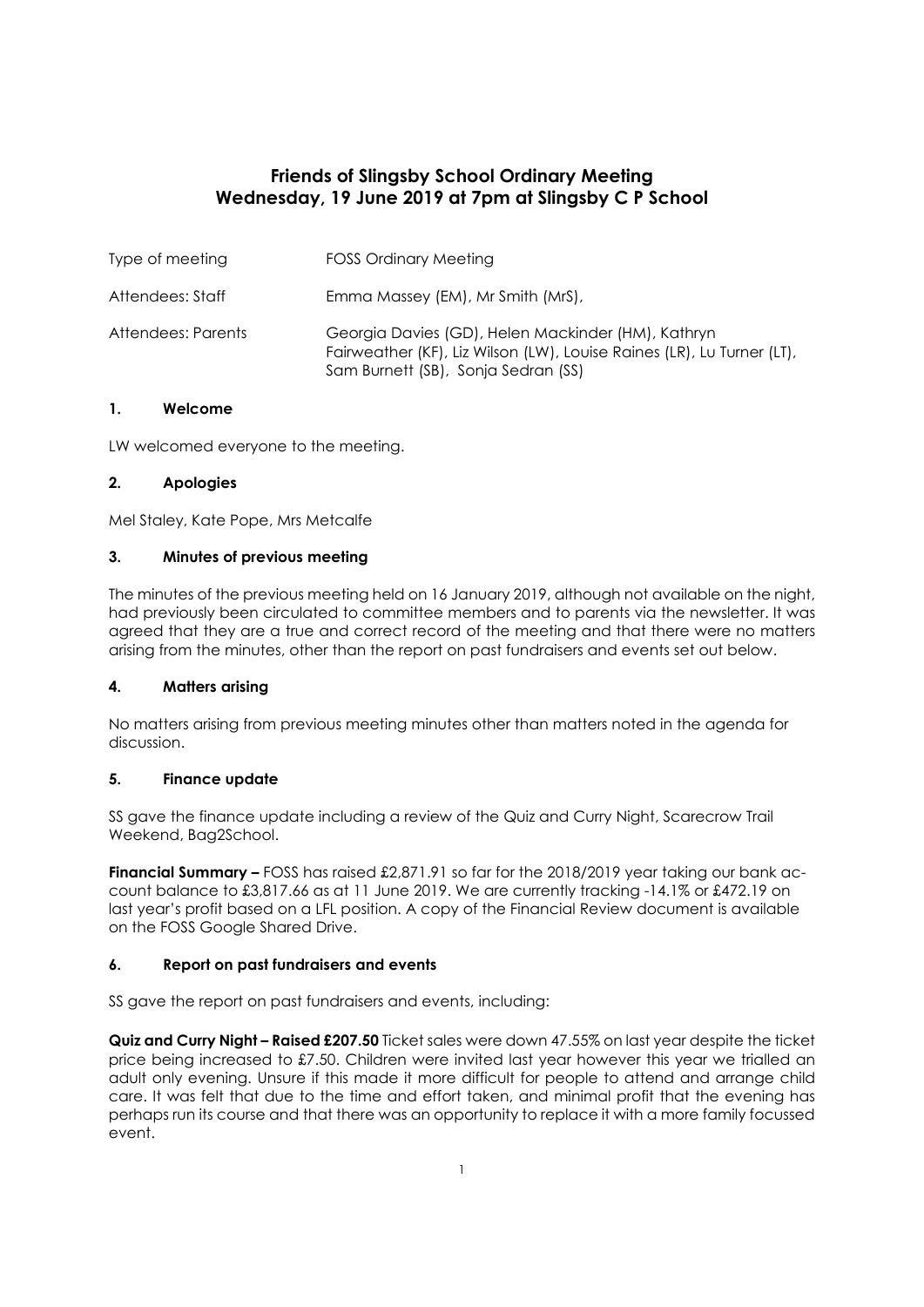**Bags 2 School – November's collection raised £128 and May's collection raised £158.00** The combined collections tracked -£50.40 or -14.98% on last year. The benefit of the collections are that it doesn't cost us anything and takes very little effort. It was discussed if maybe the weather was a factor in the result as both collection days were wet. It was mentioned that in previous years if a collection was extended to the village that the bags were collected from their home the evening before. This is worth considering for next time if the collection is extended to the village as it was in May 2019 but not in November 2018. A point was raised regarding slightly confusing details of what can be included and what can't but this was more to do with the envelopes themselves. Overall, the consensus was that we should continue and potentially outline what can't be included as detailed in the May village drop supporting letter drafted by Mel Staley.

**Scarecrow Weekend – raised £936.98** A record number of entries this year with 40 scarecrows in total. The biggest profit came from the sales of trails, pens and sweets which raised an amazing £521.30 versus £471.70 last year. The Jolly Jar didn't work raising only £147.70 versus £268 last year with almost having sold out suggesting we didn't get anywhere near as many or that the tombola tickets were too easy. The overall feedback simply suggested that it simply got lost in all of the other noise around the event, in addition to family's having only returned from the Easter break and only one week to donate a jar for the tombola. Suggested it would be better to promote the tombola as something almost independent of the weekend and sooner, tying it into a uniform free day (if permitted by school). Discussion surrounding the photocopying and if there was a cheaper way printing the trails map and quiz. A number of suggestions were a print company to sponsor, smaller font or paper size, print the Duck Race flyers earlier to attach to the trails instead of photocopying a copy. Other suggestions raised were introducing an honesty box when the chapel was closed, continue with trails being available in the chapel on the Monday, stalls outside the chapel so people don't have to come into the chapel, savoury baking/hot dogs to replace sandwiches. A great outcome especially considering the weather being very wet, cold or overcast for the duration. Next year, the bank holiday moves from Monday to Friday therefore will need to liaise with the May Day committee to understand what their plan is.

# **7. Update on future events**

LW gave an update on the progress of preparations for the Duck Race on Saturday 13 July 2019 confirming the event as being the largest generator of profit in the FOSS fundraising year. A nonuniform day was confirmed for Wednesday 8 July and the contribution (tbc) to be something from each family, not per student. Feedback from EM suggested that we need to make our stall at Hovingham and Nunnington markets more of a drawcard regardless of where we are positioned so that we aren't lost amongst the other stall holders selling products. EM to choose approximately five items FOSS have donated to school via the end of year donation, provide an image of the item with a student so that KF can create an A3 (or larger) board as a talking point to be used at markets, the welcome to new parents in September etc. A suggestion was also made to put a table out on the Green selling ducks, handing out fliers, asking for volunteers on Friday 5 July at 3.15pm. To be confirmed by school. Foot Golf was suggested as an additional event to hold next year, or this year if we have time to organise, and a volunteer to run the event.

# **8. FOSS contributions to Year 6 leavers**

It was agreed that FOSS would donate a £5 voucher per Year 6 school leaver as their leaving gift from FOSS. It was also agreed that FOSS would pay for their meal in Edinburgh with the number of students to be confirmed with the school secretary's. The amount once confirmed will be based on last years spend which combined with the leaving gift will be approximately £20 per student. Once confirmed with school, decide on whether payment will be made by cash before departure or reimbursement on return. To be confirmed with school.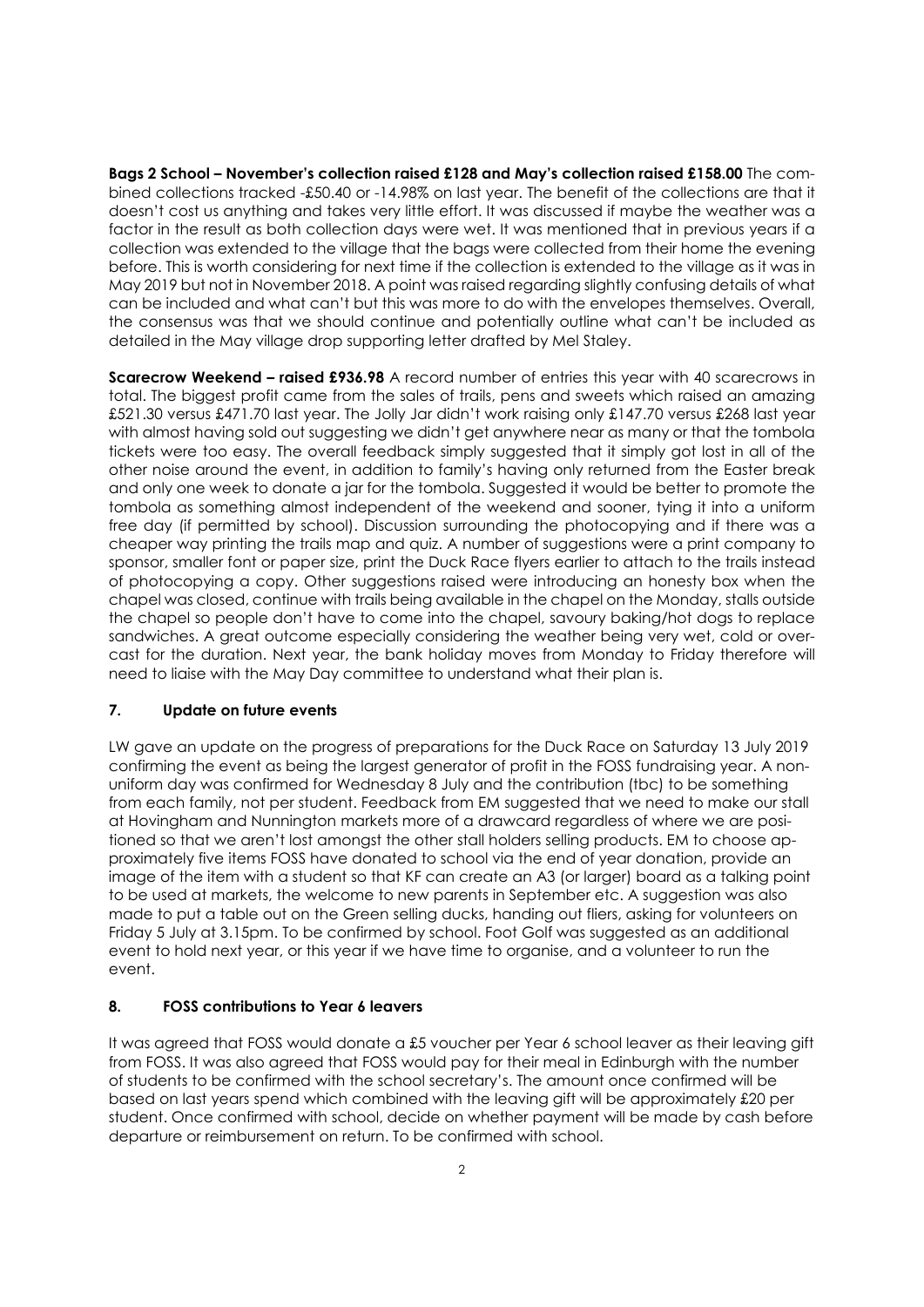# **9. FOSS donation to school for 2018/19 year**

Agreed that we will meet in the week after the Duck Race once we know how much profit has been made and what our balance is to determine what the FOSS donation to school will be. It will be an informal catch up on the school green of however many committee members are free. It was also discussed and agreed that an amount of approximately £1,000 would be held over in the account so that there was a solid buffer value to cover off lottery, audit fee, Parentkind membership fees, and should the Duck Race or any other event not achieve its forecasted amount.

# **10. ParentKind website and services for fundraising**

To be discussed whether FOSS can take advantage of this service. More research to be completed to understand whether this service is worthwhile. The discussion however lead to a greater discussion regarding FOSS being a registered charity and how best to communicate this to parents, and that FOSS are not simply a PTA. SS confirmed she would add a separate post on Facebook advising people of this, which should also be noted in the newsletter, on the FOSS school page etc. To be followed up and discussed at the next meeting.

# **11. Introducing FOSS to new parents in September**

It was discussed that we need to emphasise what FOSS has contributed to the school in the past, not just a financial number but details of a selection of items so that parents have a greater understanding of how these donations benefit their children. EM and Charlotte Hope will provide a list of items that we can draw from to include in any vehicle to communicate this once confirmed by school. These include the welcome letter to new families issued at the start of the new school year. It was suggested that a special assembly be held in the first week of the school year, on the Friday with a gazebo on the Green to introduce FOSS to new families and re-introduce FOSS to existing families. A board/A3 poster to be created by KF with accompanying photos of children using said items with a statement confirming our charity status again reinforcing the message that independent donations are welcomed and appreciated. And can also be claimed for gift aid if the HMRC criteria is met. It was also suggested that it might be helpful for a number of t shirts with the FOSS logo on the front and details/photos of what we have supported over time on the reverse be produced so that they can be worn to fundraising events to easily identify who is a FOSS volunteer or committee member. SS to look into and revert.

# **12. Other fundraising ideas - all ideas welcome!**

Readathon, fun run, "bake-off", walkathon suggested. More detail given in point 13.

# **13. Calendar of events for 2019/2020 year**

The 2018/2019 calendar of events was circulated and the following items were discussed and all were confirmed as part of the 2019/2020 school year, with the HP and BD to be discussed in September prior to the AGM:

**Halloween party** – to be held in the lead up to half term as per the previous year (dates 21 - 25 October). Need to confirm which day is best for Mr Smith to ensure his DJing skills are available*.* Encourage pumpkin competition entries, promote prizes can be won on the night i.e. Best Dressed, parent participation and need to be very clear about the how's and when's of children going to the event between school, FOSS members and families.